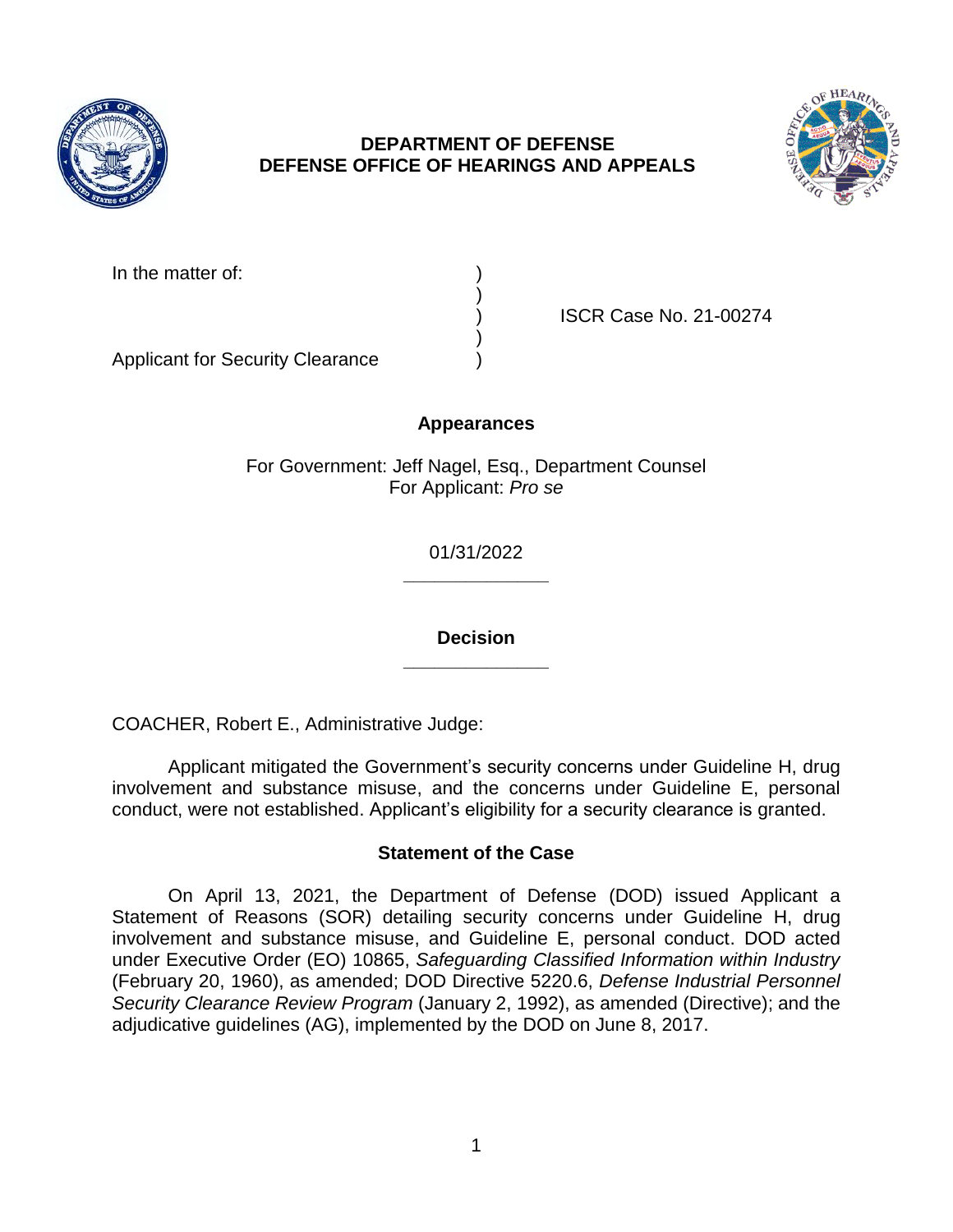Applicant answered the SOR on April 29, 2021, and requested a hearing before an administrative judge. The case was assigned to me on October 20, 2021. The Defense Office of Hearings and Appeals (DOHA) issued a notice of hearing on October 26, 2021, and the hearing was convened as scheduled on November 16, 2021. The Government offered exhibits (GE) 1-3, which were admitted into evidence without objection. The Government's exhibit list was marked as hearing exhibit (HE) I. Applicant testified and offered one exhibit (AE A), which was admitted into evidence without objection. The record remained open until November 26, 2021, but Applicant did not submit any additional evidence. DOHA received the hearing transcript (Tr.) on November 29, 2021.

#### **Findings of Fact**

 explanations. However, concerning the Guideline E allegations involving providing false information or failing to provide truthful information, Applicant denies intentionally doing either. I have incorporated those admissions into my findings of fact. After a thorough and careful review of the pleadings, testimony, and exhibits submitted, I make the In Applicant's answer to the SOR, he admitted all but one of the allegations, with following additional findings of fact.

 children, ages six and three. He has a high school diploma. He has worked for a defense contractor since March 2020 as an electronic maintenance technician. He has never held a security clearance. He completed his security clearance application (SCA) in May 2020. He was never briefed by the company facility security officer about filling Applicant is 33 years old. He is married, but is currently separated. He has two out the SCA. (Tr. 6, 20-22, 39-40; GE 1)

 Under Guideline H, the SOR alleged Applicant: used marijuana, with varying frequency, from August 2007 to the present; was arrested in January 2007 and charged with possession of marijuana and drug paraphernalia; and intends to continue using marijuana. (*See* SOR ¶¶ 1.a-1.c) Under Guideline E, the SOR alleged Applicant: deliberately failed to disclose his 2007 marijuana charge when completing his security clearance application (SCA) in May 2020; falsified answers to a defense investigator during his background investigation in September 2020 when he deliberately failed to disclose his 2007 charge of marijuana and paraphernalia possession; and deliberately failed to disclose his illegal drug use in the last seven years when completing his security clearance application (SCA) in May 2020. The drug allegations were also crossed-alleged under Guideline E. (*See* SOR ¶¶ 2.a-2.d)

 In January 2007, when Applicant was 18 years old and in high school, he and a friend had used marijuana before arriving at school one day. School officials became aware of possible marijuana use by Applicant and notified the police. When the police arrived on scene, a search of Applicant's car revealed the presence of a marijuana "bong" and a small amount of marijuana. The police arrested Applicant and took him to the police station. He was detained there for approximately two hours and then released to his parents. He was never placed in a jail cell. He does not recall going to court to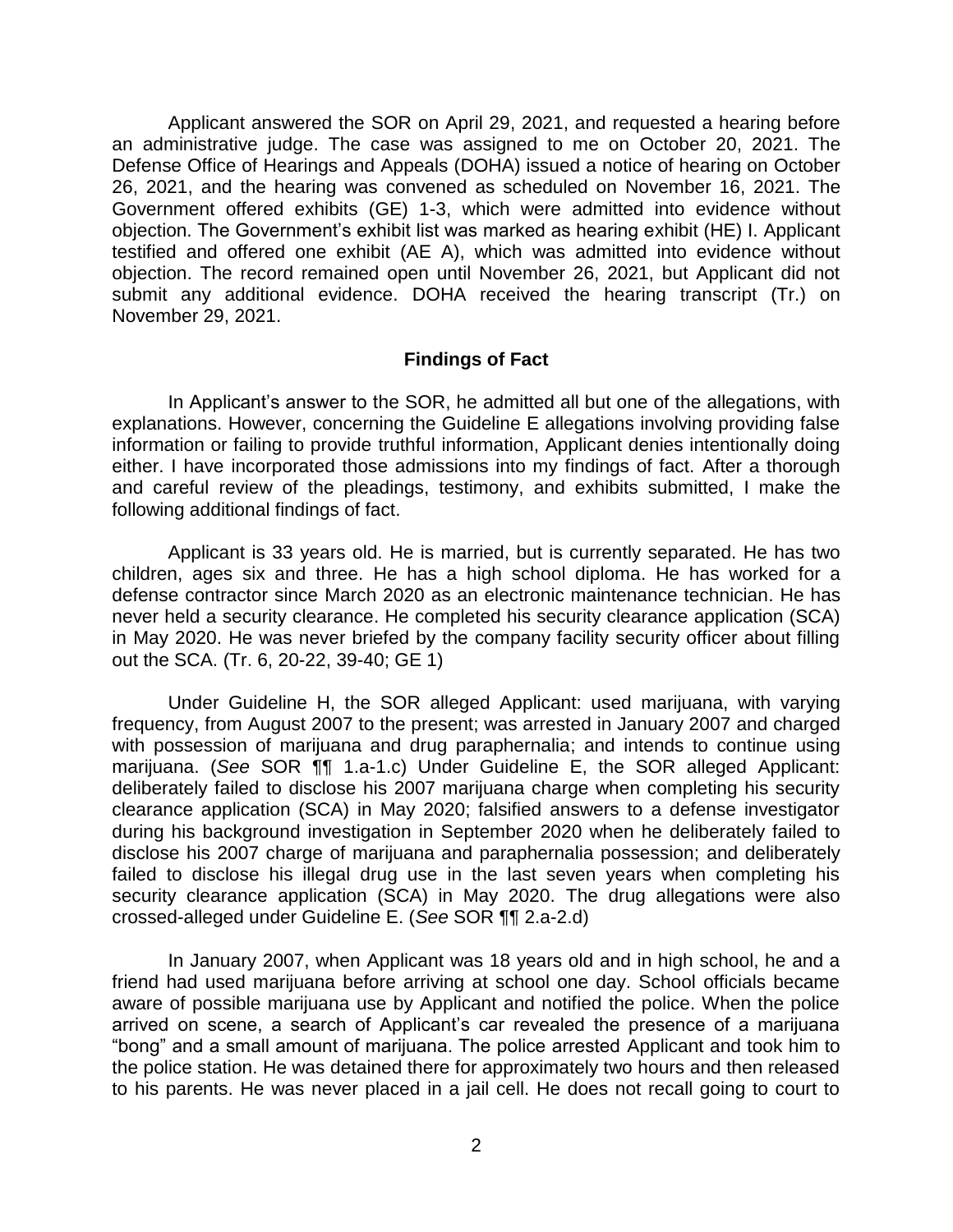dispose of the matter. He believes that it was treated similar to receiving a traffic ticket where you just pay a fine. He did not hire an attorney for this matter. His mother paid the fine for him. Applicant had no further involvement with this case. While the Government's evidence documented Applicant's arrest, there is no Government evidence reflecting the disposition of the matter. (Tr. 23, 31-33; GE 2, 3)

 Applicant admitted using marijuana infrequently in the past, aside from the 2007 school incident. He testified that his last use was in December 2019, before taking his current job. His use of marijuana occurred in a state where marijuana use has been legal, under state law, since 2012. Applicant asserted his use occurred during this time. Before being interviewed by an investigator during his background check, he was unaware that marijuana use remained illegal under federal law. He has never held a federal job or federal contractor job before his current position. (Tr. 25-26, 32-33)

 Also during his background check, he answered questions regarding any future use of marijuana. The investigator attributed the following statements to Applicant:

 In the future, [Applicant] will stop using if told by his current employer to stop. However, [Applicant] has not been informed that he is not allowed to use marijuana. If his employer asks, [Applicant] will be honest and report that he is using marijuana. (GE 2)

 Applicant credibly asserted that this information was misconstrued to indicate that he had a future intent to use marijuana. He denies having such intent. He now knows that marijuana use is illegal under federal law and he has no intention to ever use it. Even if marijuana use became legal under federal law, he would not use it. He is willing to take regular drug tests to verify his commitment not to use marijuana in the future. (Tr. 27, 34-36; SOR Answer)

 When Applicant completed his SCA in May 2020, he did not intend to provide false information about the 2007 school-marijuana incident. He truly, albeit incorrectly, believed that his arrest was handled similar to a traffic ticket since he did not go to jail, did not go to court, and his mother just paid a fine. In a similar fashion, Applicant did not list his marijuana use within the last seven years because the question asked for "illegal" drug use and because his use of marijuana was legal under state law and he was unaware of the federal prohibition of marijuana use. I found Applicant's testimony credible. (Tr. 18, 23, 25-26, 28; SOR Answer)

 During his background interview in September 2020, he answered negatively when asked if he had been charged with any drug offense, even when he was young. He answered this way because in his mind the 2007 school-marijuana incident was not a charged offense. Once the investigator explained that a police report showed Applicant's arrest, he fully disclosed the details of the incident. There is no documentary evidence to show the disposition of this offense. This is also when the investigator made him aware that marijuana use violated federal law. I found Applicant's testimony credible. (Tr. 18, 23, 25-26, 28; SOR Answer)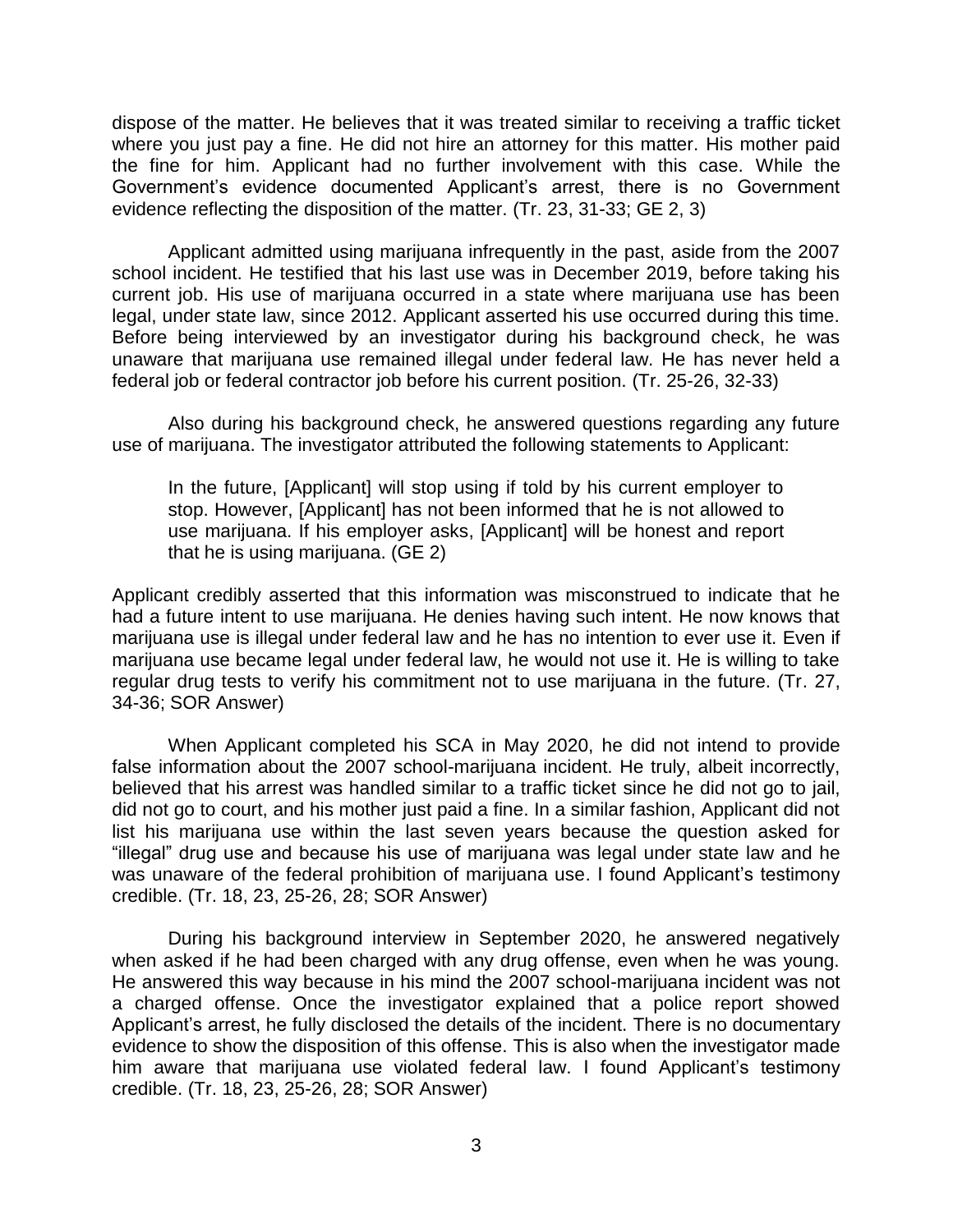and compliance. His supervisor recognized Applicant as a highly valued team member Applicant produced his 2020-2021 work performance appraisal. He is rated at the highest level in almost all categories, including initiative, dependability, responsibility, who sets a positive example. (AE A)

#### **Policies**

 When evaluating an applicant's suitability for a security clearance, the administrative judge must consider the adjudicative guidelines. In addition to brief introductory explanations for each guideline, the adjudicative guidelines list potentially disqualifying conditions and mitigating conditions, which are used in evaluating an applicant's eligibility for access to classified information.

 These guidelines are not inflexible rules of law. Instead, recognizing the complexities of human behavior, these guidelines are applied in conjunction with the factors listed in the adjudicative process. The administrative judge's overarching adjudicative goal is a fair, impartial, and commonsense decision. According to AG 2(a), the entire process is a conscientious scrutiny of a number of variables known as the "whole-person concept." The administrative judge must consider all available, reliable information about the person, past and present, favorable and unfavorable, in making a decision.

 The protection of the national security is the paramount consideration. AG 2(b) eligibility will be resolved in favor of the national security." In reaching this decision, I have drawn only those conclusions that are reasonable, logical, and based on the requires that "[a]ny doubt concerning personnel being considered for national security evidence contained in the record.

 Under Directive section E3.1.14, the Government must present evidence to "applicant is responsible for presenting witnesses and other evidence to rebut, explain, extenuate, or mitigate facts admitted by applicant or proven by Department Counsel, and has the ultimate burden of persuasion to obtain a favorable security decision." establish controverted facts alleged in the SOR. Under Directive section E3.1.15, an

 A person who seeks access to classified information enters into a fiduciary relationship with the Government predicated upon trust and confidence. This relationship transcends normal duty hours and endures throughout off-duty hours. The Government reposes a high degree of trust and confidence in individuals to whom it grants access to classified information. Decisions include, by necessity, consideration of the possible risk that an applicant may deliberately or inadvertently fail to safeguard classified information. Such decisions entail a certain degree of legally permissible extrapolation about potential, rather than actual, risk of compromise of classified information.

 Section 7 of EO 10865 provides that decisions shall be "in terms of the national interest and shall in no sense be a determination as to the loyalty of the applicant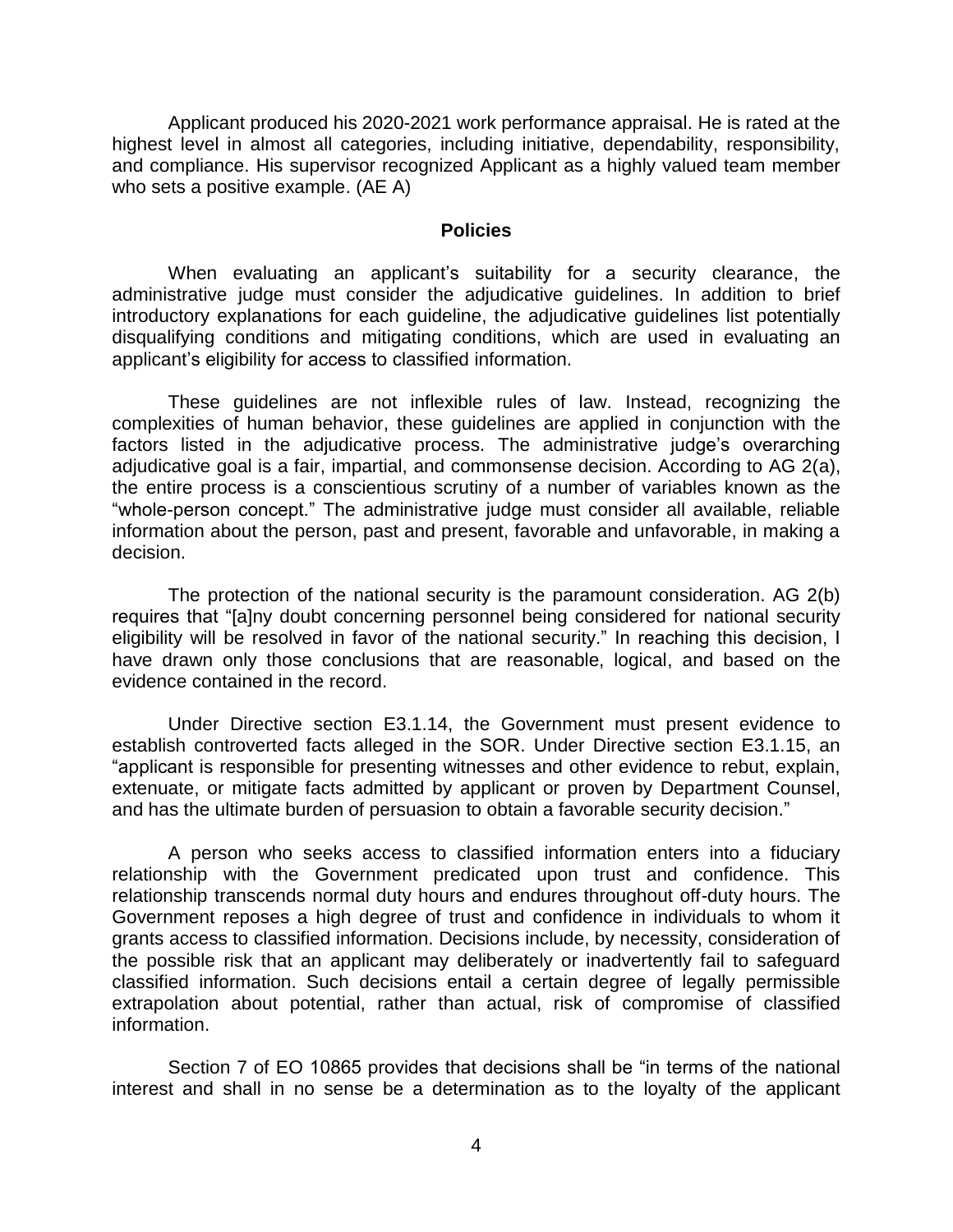concerned." *See also* EO 12968, Section 3.1(b) (listing multiple prerequisites for access to classified or sensitive information).

### **Analysis**

### **Guideline H, Drug Involvement and Substance Misuse**

AG ¶ 24 expresses the security concern pertaining to drug involvement and substance misuse:

 The illegal use of controlled substances, to include the misuse of prescription and non-prescription drugs, and the use of other substances that cause physical or mental impairment or are used in a manner inconsistent with their intended purpose can raise questions about an individual's reliability and trustworthiness, both because such behavior may lead to physical or psychological impairment and because it raises questions about a person's ability or willingness to comply with laws, rules, and regulations. Controlled substance means any "controlled substance" as defined in 21 U.S.C. 802. Substance misuse is the generic term adopted in this guideline to describe any of the behaviors listed above.

AG ¶ 25 describes conditions that could raise a security concern and may be disqualifying. Two conditions are potentially applicable in this case, to wit:

(a) any substance misuse; and

(c) illegal drug possession, including cultivation, processing, manufacture, purchase, sale, or distribution; or possession of drug paraphernalia.

 Applicant used marijuana and possessed marijuana and a bong at school in used marijuana in a state where marijuana use is legal under that state's law. He was not a federal employee or federal contractor employee at the time of those uses. I find 2007, for which he was arrested. At various times between 2012 and 2019, Applicant AG  $\P\P$  25(a) and (c) apply.

AG **[1** 26 provides conditions that could mitigate security concerns. Two potentially apply in this case:

 (a) the behavior happened so long ago, was so infrequent, or happened under such circumstances that it is unlikely to recur or does not cast doubt on the individual's current reliability, trustworthiness, or good judgment; and

 (b) the individual acknowledges his or her drug involvement and substance misuse, provides evidence of actions taken to overcome this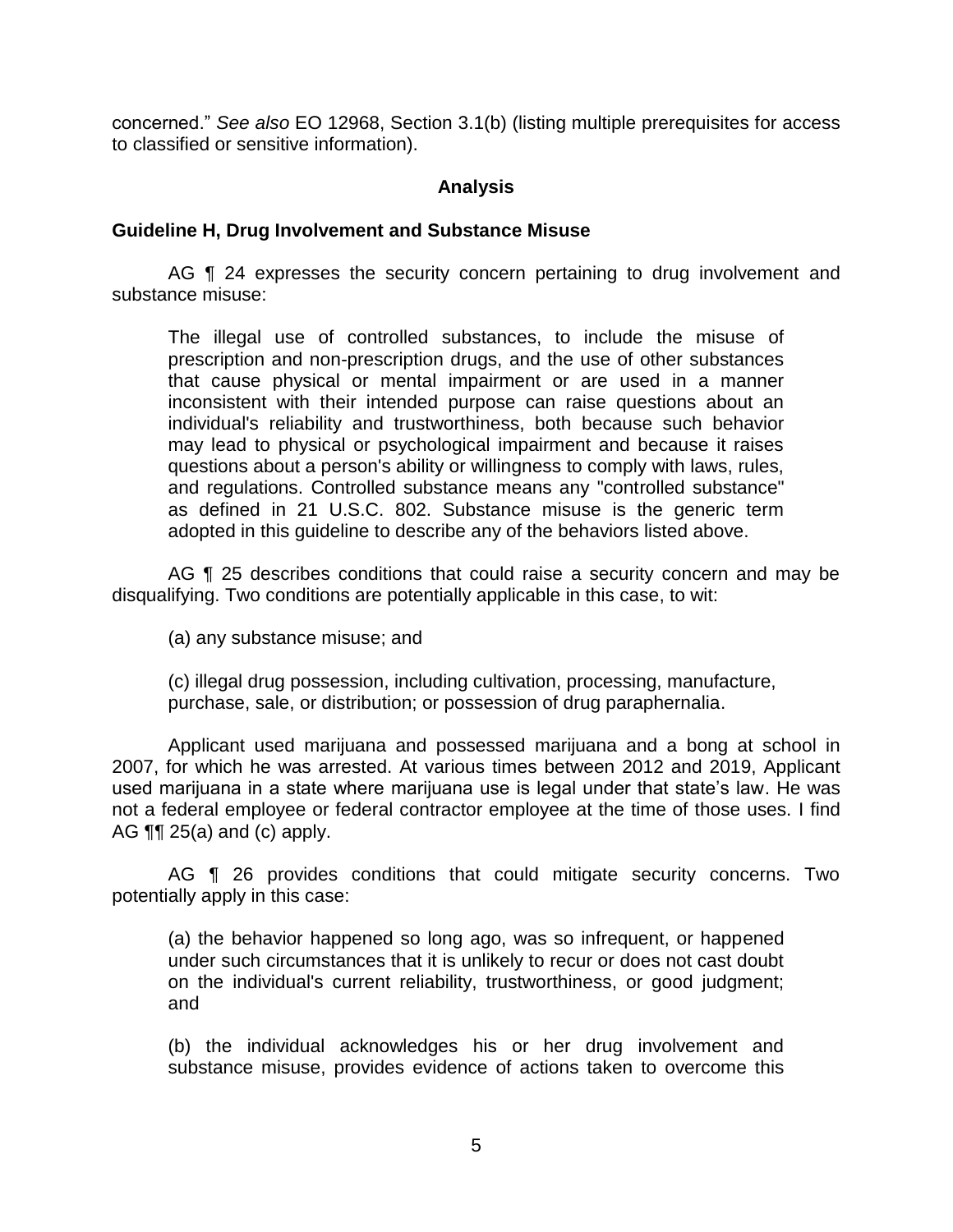problem, and has established a pattern of abstinence, including, but not limited to:

(1) disassociation from drug-using associates and contacts;

 (2) changing or avoiding the environment where drugs were used; and

 (3) providing a signed statement of intent to abstain from all drug involvement and substance misuse, acknowledging that any future involvement or misuse is grounds for revocation of national security eligibility.

 Applicant's marijuana use was sporadic, but it ceased in 2019. His marijuana possession charge was over 14 years ago. He has credibly expressed his intent not to use it in the future. He has established an excellent reputation at work where he is a valued and trusted employee. AG ¶ 26(a) applies. His nearly two years of abstinence and commitment to abstinence in the future are sufficient circumstances to demonstrate Applicant's intent not to use in the future. AG ¶ 26(b) applies.

### **Guideline E, Personal Conduct**

AG ¶ 15 expresses the personal conduct security concern:

 Conduct involving questionable judgment, lack of candor, dishonesty, or unwillingness to comply with rules and regulations can raise questions about an individual's reliability, trustworthiness and ability to protect classified or sensitive information. Of special interest is any failure to cooperate or provide truthful and candid answers during national security investigative or adjudicative processes.

AG ¶ 16 describes conditions that could raise a security concern and may be disqualifying in this case. The following disqualifying condition is potentially applicable:

 any personnel security questionnaire, personal history statement, or similar form used to conduct investigations, determine employment qualifications, award benefits or status, determine national security (a) deliberate omission, concealment, or falsification of relevant facts from eligibility or trustworthiness, or award fiduciary responsibilities;

 (b) deliberately providing false or misleading information; or concealing or omitting information, concerning relevant facts to an employer, investigator, security official, competent medical or mental health professional involved in making a recommendation relevant to a national security eligibility determination, or other official government representative;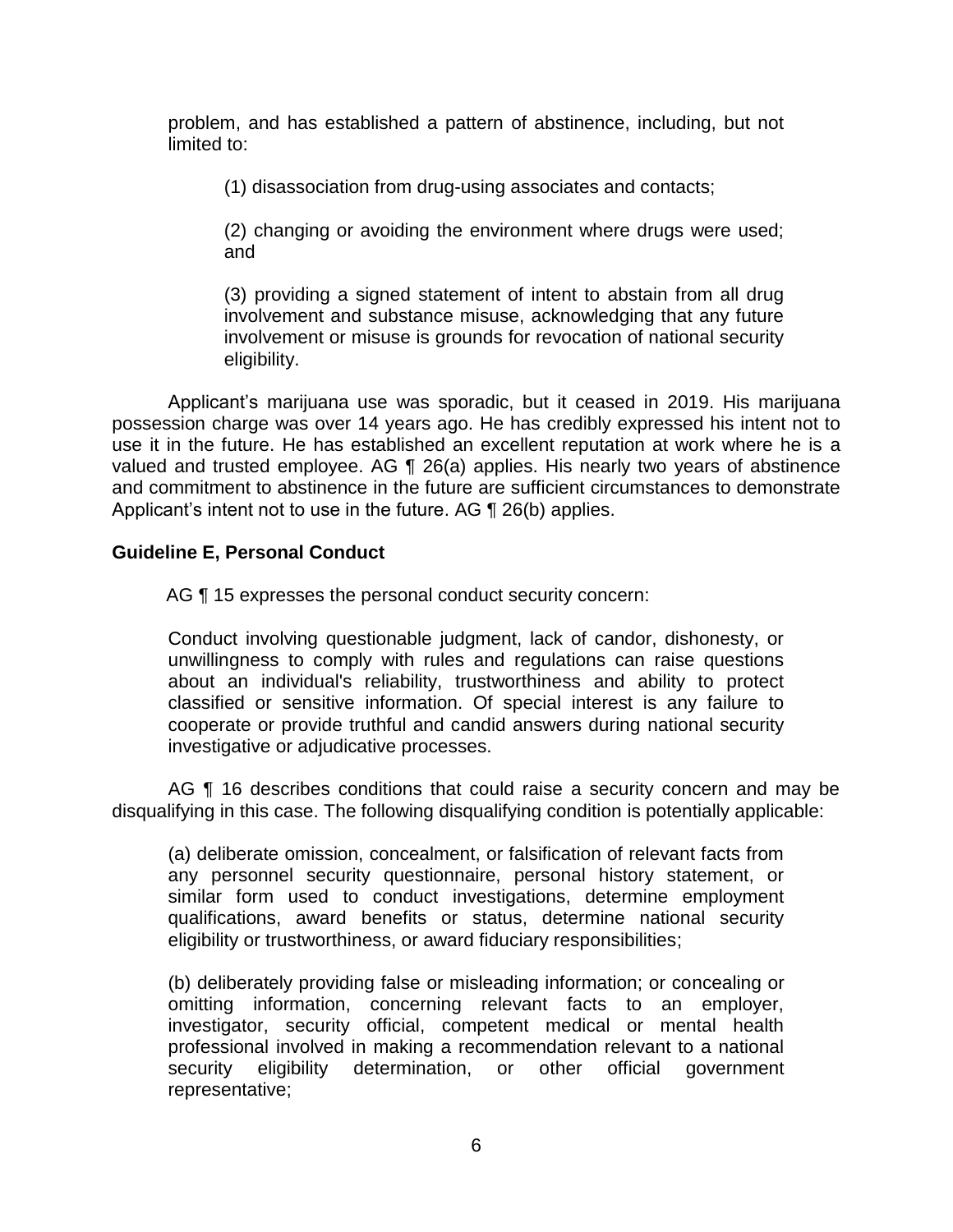(c) credible adverse information in several adjudicative issue areas that is guideline, but which, when considered as a whole, supports a whole- person assessment of questionable judgment, untrustworthiness, unreliability, lack of candor, unwillingness to comply with rules and regulations, or other characteristics indicating that the individual may not not sufficient for an adverse determination under any other single properly safeguard classified or sensitive information; and

 (d) credible adverse information that is not explicitly covered under any other guideline and may not be sufficient by itself for an adverse determination, but which, when combined with all available information, untrustworthiness, unreliability, lack of candor, unwillingness to comply with rules and regulations, or other characteristics indicating that the supports a whole-person assessment of questionable judgment, individual may not properly safeguard classified or sensitive information. This includes, but is not limited to, consideration of:

 (1) untrustworthy or unreliable behavior to include breach of client confidentiality, release of proprietary information, unauthorized release of sensitive corporate or government protected information;

(2) any disruptive, violent, or other inappropriate behavior;

(3) a pattern of dishonesty or rule violations; and

 (4) evidence of significant misuse of Government or other employer's time or resources.

 Applicant's sporadic marijuana use and possession is sufficiently covered by the Guideline H concerns making AG  $\P\P$  16(c) and 16(d) inapplicable to SOR  $\P$  2.a. Applicant was under the mistaken belief that the 2007 school-marijuana arrest was never a formal charge since he did not go to court for its disposition. This led to his erroneous answers on his SCA and to the investigator during his background check. Additionally, he believed his use of marijuana in the time period seven years before he completed his SCA in May 2020 was legal under state law and he was unaware of its federal status. I conclude that Applicant's assertions are credible and that he did not have the requisite intent to deceive when he gave erroneous information in completing his SCA and when he provided answers to the investigator. The evidence does not establish deliberate falsification or omissions as alleged in SOR ¶¶ 2.b-2.d.

### **Whole-Person Concept**

 Under the whole-person concept, the administrative judge must evaluate an applicant's eligibility for a security clearance by considering the totality of the applicant's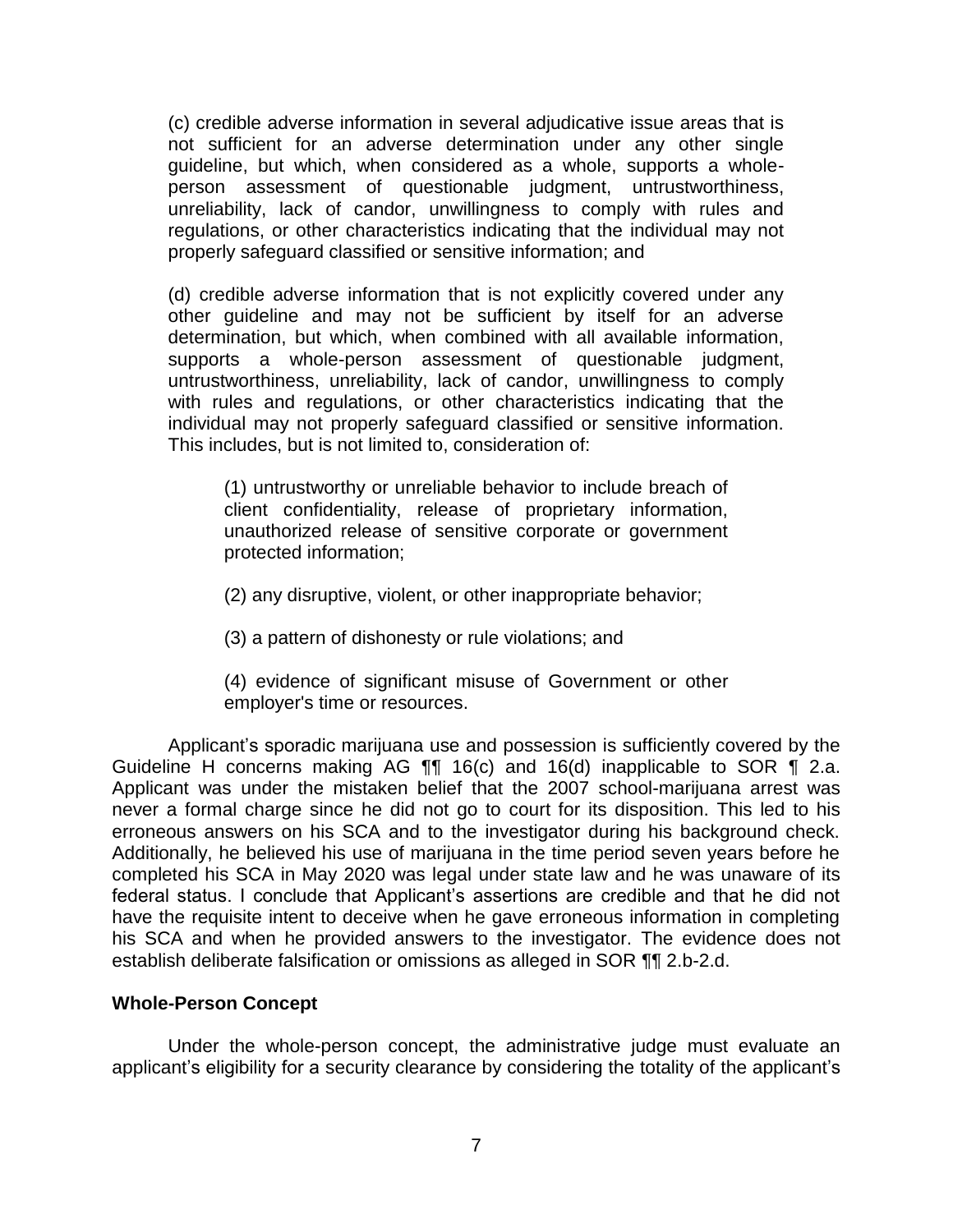conduct and all the circumstances. The administrative judge should consider the nine adjudicative process factors listed at AG ¶ 2(d):

(1) the nature, extent, and circumstances of the conduct; (2)the circumstances surrounding the conduct, to include knowledgeable participation; (3) the frequency and recency of the conduct; (4) the individual's age and maturity at the time of the conduct; (5) the extent to which participation is voluntary; (6) the presence or absence of rehabilitation and other permanent behavioral changes; (7) the motivation for the conduct; (8) the potential for pressure, coercion, exploitation, or duress; and (9) the likelihood of continuation or recurrence.

Under AG ¶ 2(c), the ultimate determination of whether to grant eligibility for a security of the guideline and the whole-person concept. clearance must be an overall commonsense judgment based upon careful consideration

 of the guideline and the whole-person concept. I considered the potentially disqualifying and mitigating conditions in light of all facts and circumstances surrounding this case. I considered Applicant's abstention from using marijuana, his declared intention not to use it ever again, and his outstanding performance appraisal. Applicant provided sufficient evidence to mitigate the security concerns.

 Applicant's eligibility and suitability for a security clearance. For all these reasons, I involvement and substance misuse and the concerns under Guideline E were not Overall, the record evidence leaves me without questions or doubts about conclude Applicant mitigated the security concerns arising under Guideline H, drug established.

#### **Formal Findings**

 as required by section E3.1.25 of Enclosure 3 of the Directive, are: Formal findings for or against Applicant on the allegations set forth in the SOR,

| Paragraph 1, Guideline H: | <b>FOR APPLICANT</b> |
|---------------------------|----------------------|
| Subparagraphs 1.a-1.c:    | For Applicant        |
| Paragraph 2, Guideline E: | <b>FOR APPLICANT</b> |
| Subparagraphs 2.a-2.d:    | For Applicant        |